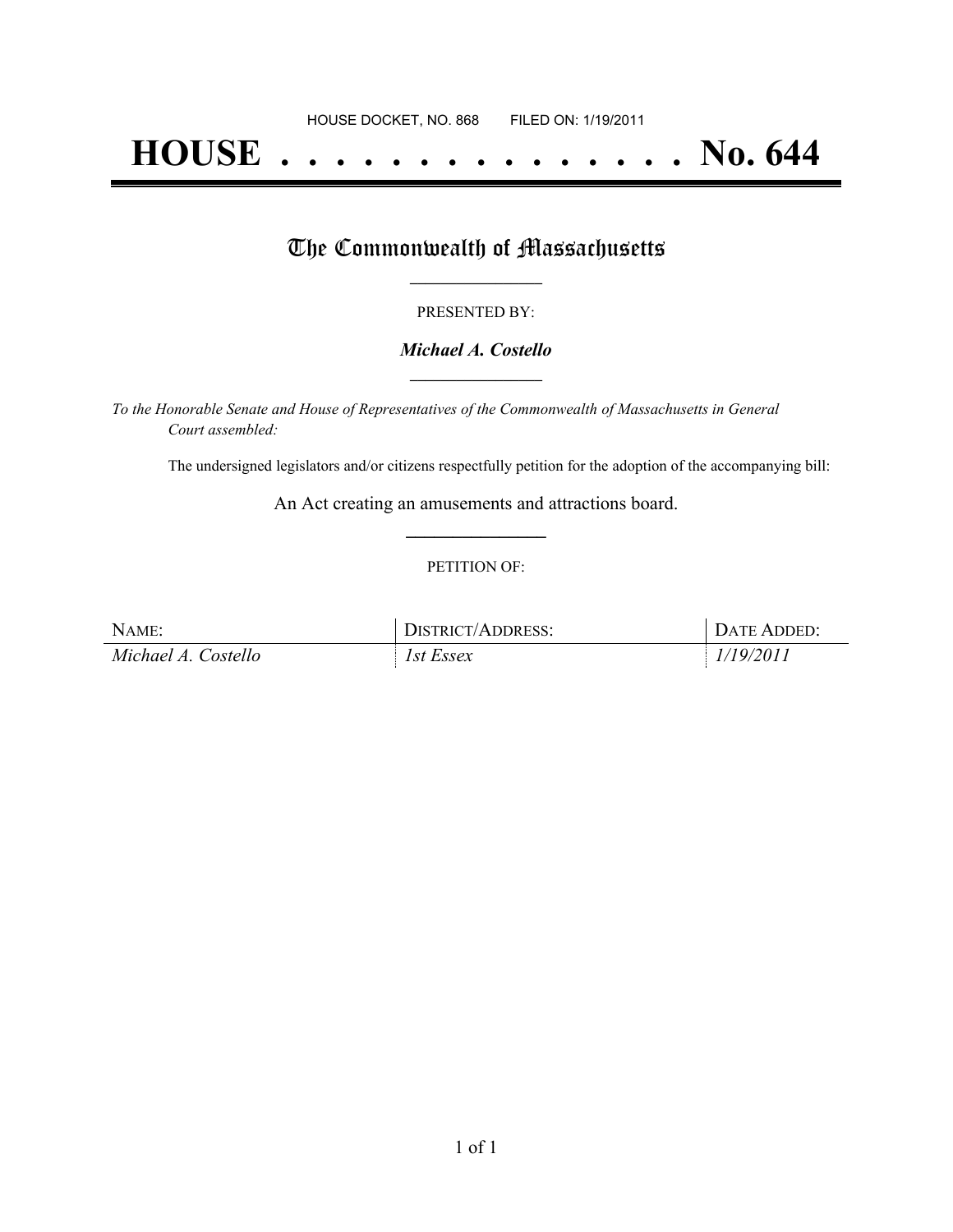## **HOUSE . . . . . . . . . . . . . . . No. 644**

By Mr. Costello of Newburyport, a petition (accompanied by bill, House, No. 644) of Michael A. Costello relative to creating an amusements and attractions board. Public Safety and Homeland Security.

### The Commonwealth of Massachusetts

**\_\_\_\_\_\_\_\_\_\_\_\_\_\_\_ In the Year Two Thousand Eleven \_\_\_\_\_\_\_\_\_\_\_\_\_\_\_**

An Act creating an amusements and attractions board.

Be it enacted by the Senate and House of Representatives in General Court assembled, and by the authority *of the same, as follows:*

| $\mathbf{1}$   | SECTION 1. Section 205A of Chapter 140 of the General Laws, as appearing in the 2008          |
|----------------|-----------------------------------------------------------------------------------------------|
| 2              | Official Edition, is hereby amended by adding the following paragraph:                        |
| 3              | There shall be in the department, under the control of the commissioner of public safety,     |
| $\overline{4}$ | an amusements and attractions board. This board shall consist of the commissioner or a        |
| 5              | member                                                                                        |
| 6              | of the department designated by the commissioner, and ten persons appointed                   |
| $\tau$         | by the governor for terms of four years, of whom two shall be mechanical engineers            |
| 8              | licensed by Massachusetts Board of Registration of Professional Engineers and Professional    |
| 9              | Land Surveyors, two shall be persons who each own or operate an amusement park, two shall be  |
| 10             | persons who each own or operate a carnival or mobile show, one shall be a person who owns or  |
| 11             | operates a fair or fairgrounds, one shall be a person who owns or operates a waterpark or a   |
| 12             | family entertainment center, one shall be a person engaged in a business generally related to |